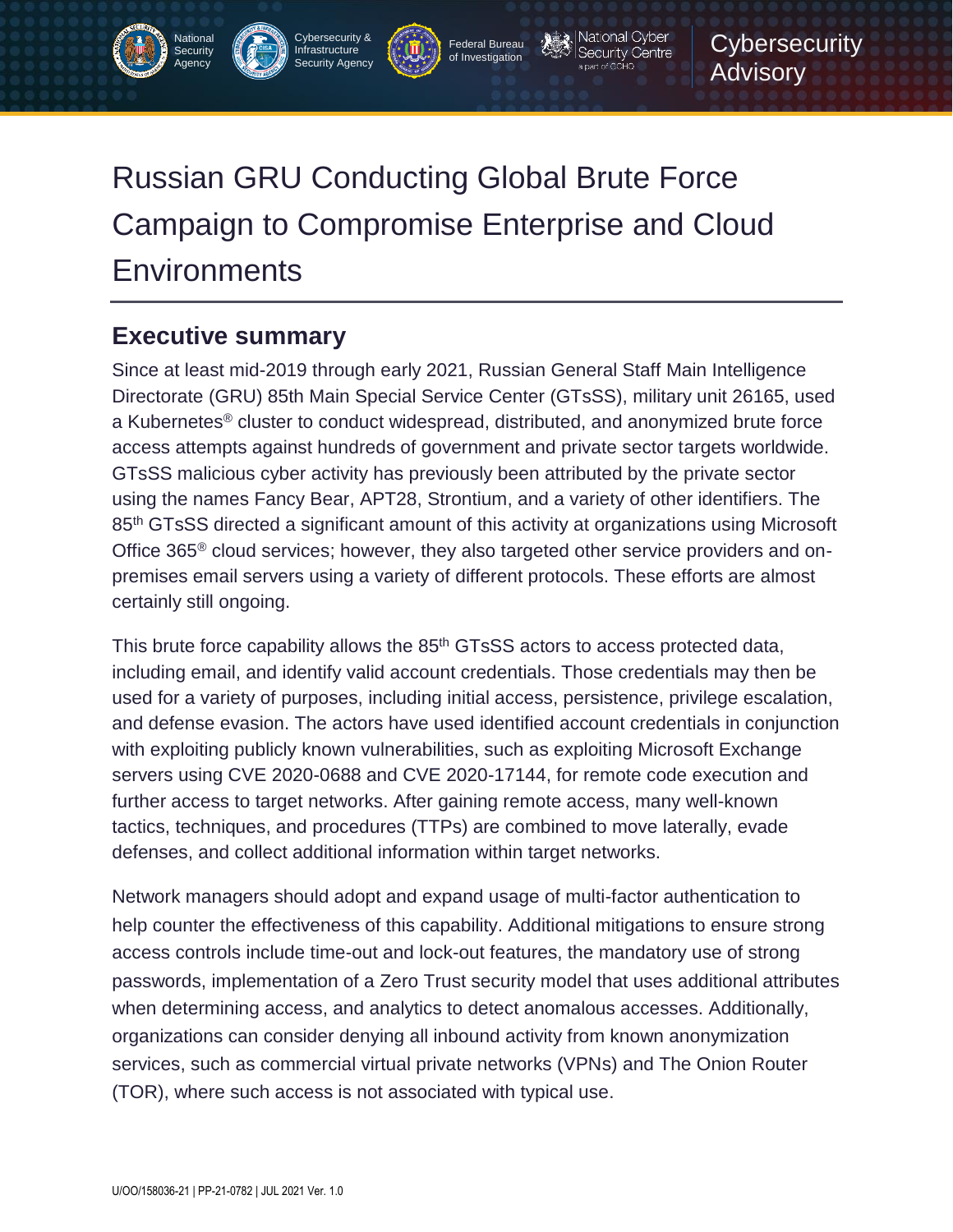NSA, CISA, FBI, & NCSC | Russian GRU Conducting Global Brute Force Campaign

### **Description of targets**

This campaign has already targeted hundreds of U.S. and foreign organizations worldwide, including U.S. government and Department of Defense entities. While the sum of the targeting is global in nature, the capability has predominantly focused on entities in the U.S. and Europe. Types of targeted organizations include:



# **Known TTPs**

The actors used a combination of known TTPs in addition to their password spray operations to exploit target networks, access additional credentials, move laterally, and collect, stage, and exfiltrate data, as illustrated in the figure below. The actors used a variety of protocols, including HTTP(S), IMAP(S), POP3, and NTLM. The actors also utilized different combinations of defense evasion TTPs in an attempt to disguise some components of their operations; however, many detection opportunities remain viable to identify the malicious activity.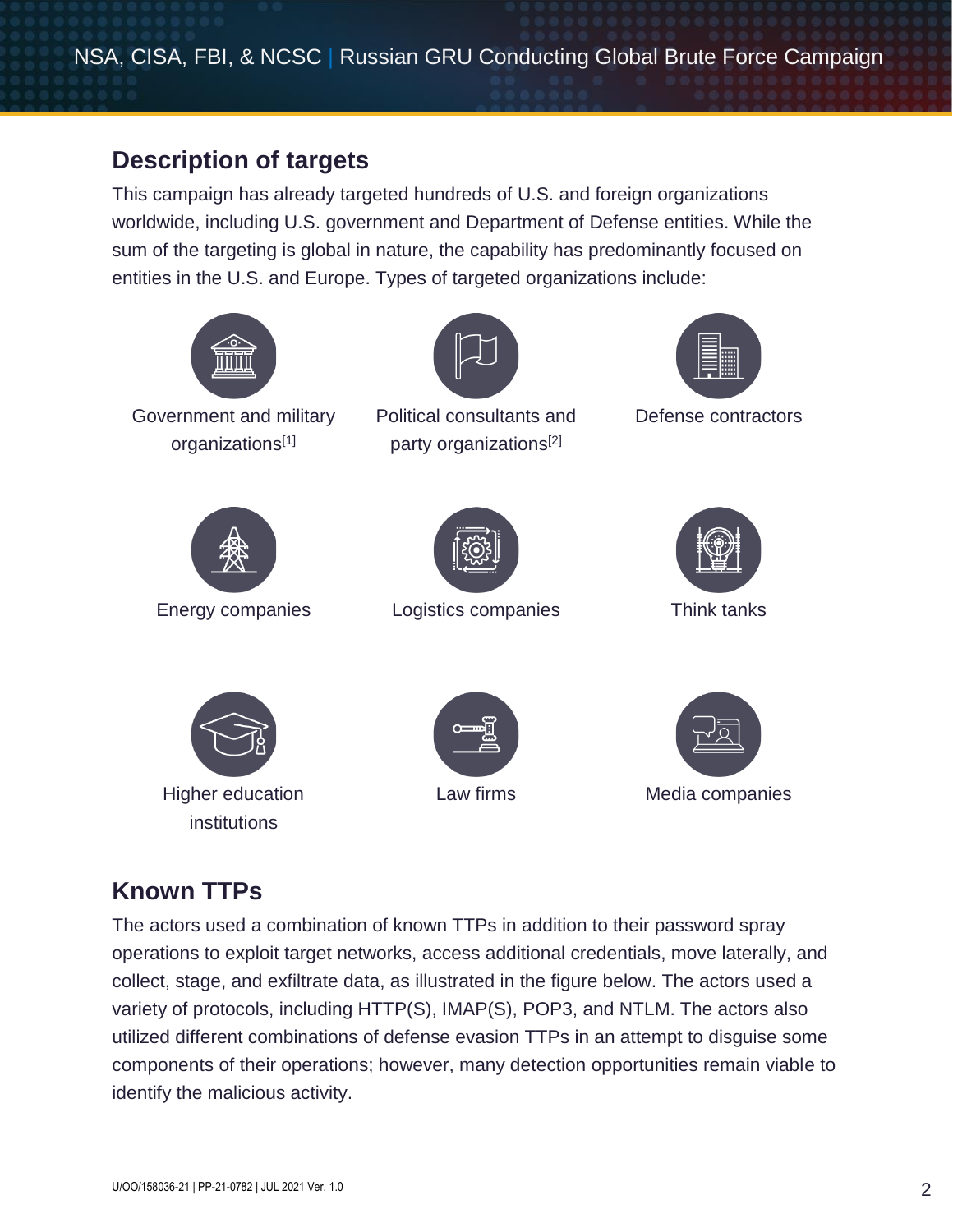

*Figure 1: Example of several TTPs used together as part of this type of brute force campaign*

The following table summarizes the known TTPs used in conjunction with the password spray capability. As the structure of target networks can vary greatly, the 85<sup>th</sup> GTsSS may employ a subset of these TTPs, or other TTPs not included in this summary, against different victims.

| <b>Tactic</b>                                                 | <b>Technique</b>                                                             | <b>Procedure/Comments</b>                                                                                                                                                                                                                                                                                                                                        |
|---------------------------------------------------------------|------------------------------------------------------------------------------|------------------------------------------------------------------------------------------------------------------------------------------------------------------------------------------------------------------------------------------------------------------------------------------------------------------------------------------------------------------|
| Initial Access                                                | T1190 <sup>1</sup> - Exploitation of<br><b>Public Facing</b><br>Applications | The actors used a variety of public exploits, including CVE<br>2020-0688 and CVE 2020-17144 to gain privileged<br>remote code execution on vulnerable Microsoft Exchange<br>servers. In some cases, this exploitation occurred after<br>valid credentials were identified by password spray, as<br>these vulnerabilities require authentication as a valid user. |
| Initial Access,<br>Persistence<br>and Privilege<br>Escalation | T1078 - Valid Accounts                                                       | The actors used legitimate credentials, obtained through<br>various means, to maintain access to target networks.                                                                                                                                                                                                                                                |
| Persistence                                                   | T1078.002 - Valid<br><b>Accounts: Cloud</b><br>Accounts                      | The actors used a compromised Office 365 service<br>account with Global Administrator privileges to collect<br>email from user inboxes.                                                                                                                                                                                                                          |
| Persistence                                                   | T1505.003 - Web shell                                                        | The actors used a modified and obfuscated version of the<br>reGeorg web shell to maintain persistent access on a<br>target's Outlook Web Access (OWA®) server.                                                                                                                                                                                                   |

*Table I: Summary of known tactics, techniques, and procedures*

 $\overline{a}$ 

<sup>1</sup> T1190 and similar references are MITRE ATT&CK® techniques and tactics. MITRE and ATT&CK are registered trademarks of The MITRE Corporation.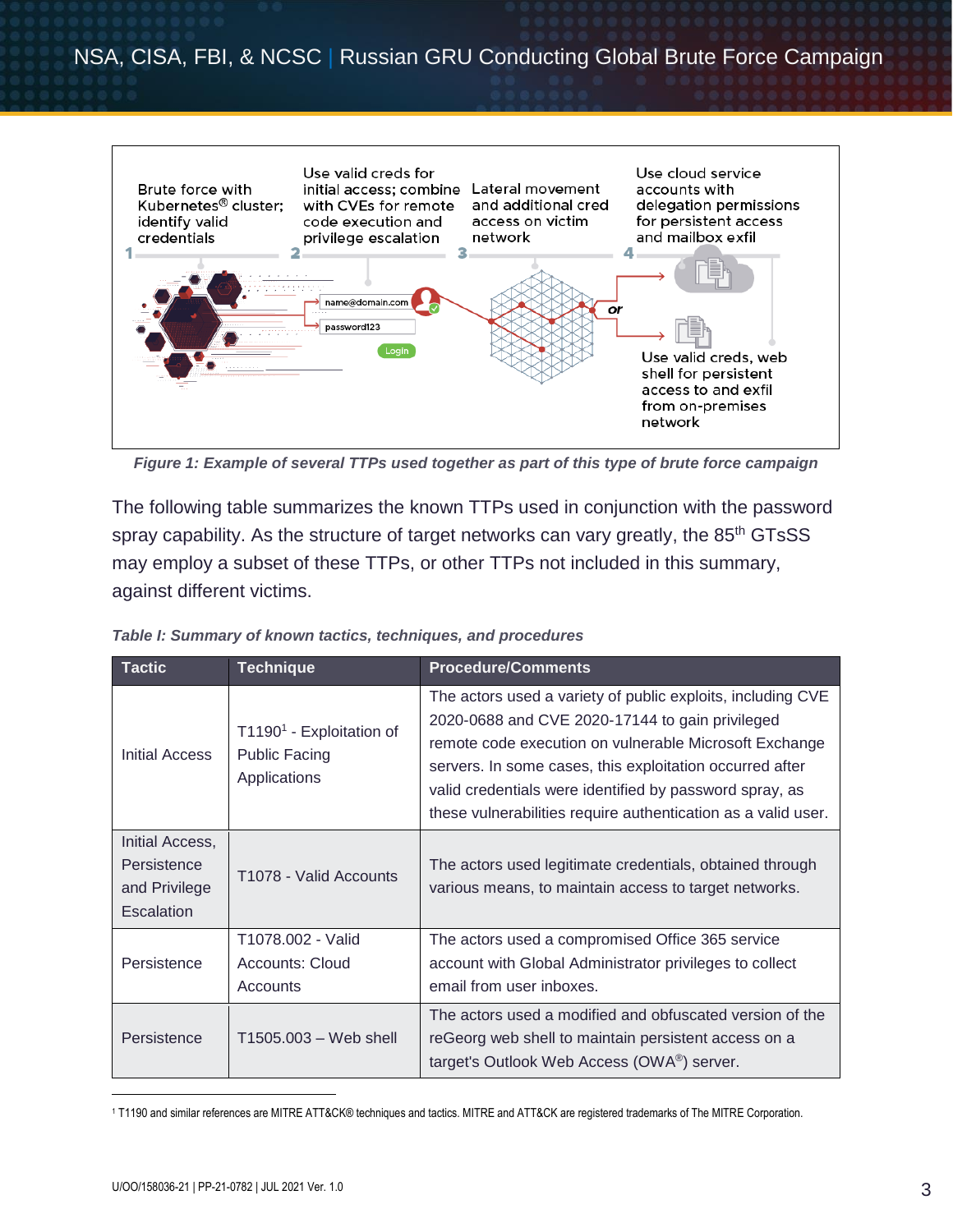# NSA, CISA, FBI, & NCSC | Russian GRU Conducting Global Brute Force Campaign

| <b>Tactic</b>             | <b>Technique</b>                                                                      | <b>Procedure/Comments</b>                                                                                                                                               |
|---------------------------|---------------------------------------------------------------------------------------|-------------------------------------------------------------------------------------------------------------------------------------------------------------------------|
| Persistence               | T1098.002 - Account<br>Manipulation: Exchange<br><b>Email Delegate</b><br>Permissions | The actors used a Powershell® cmdlet (New-<br>ManagementRoleAssignment) to grant the<br>'ApplicationImpersonation' role to a compromised<br>account.                    |
| Credential<br>Access      | T1110.003 - Password<br>Spray                                                         | The actors operate a Kubernetes cluster, which allows<br>them to conduct distributed and large-scale targeting<br>using password spray and password guessing.           |
| Credential<br>Access      | T1003.001 - LSASS<br>Memory                                                           | The actors dumped LSASS process memory by using<br>rundll32.exe to execute the MiniDump function exported<br>by the native Windows® DLL comsvcs.dll.                    |
| Credential<br>Access      | T1003.003 - NTDS                                                                      | The actors used the ntdsutil.exe utility, which was present<br>on a target's Active Directory® server to export the Active<br>Directory database for credential access. |
| Remote<br><b>Services</b> | T1021.002 -<br><b>SMB/Windows Admin</b><br><b>Shares</b>                              | The actors mapped network drives using 'net use' and<br>administrator credentials.                                                                                      |
| Collection                | T1560.001 - Archive<br><b>Collected Data: Archive</b><br>via Utility                  | The actors used a variety of utilities, including publicly<br>available versions of WinRAR®, to archive collected data<br>with password protection.                     |
| Collection                | T1005 - Data from Local<br>System                                                     | The actors collected files from local systems.                                                                                                                          |
| Collection                | T1039 - Data from<br><b>Network Shared Drive</b>                                      | The actors collected files located on a network shared<br>drive.                                                                                                        |
| Collection                | T1213 - Data from<br><b>Information Repositories</b>                                  | The actors collected files from various information<br>repositories.                                                                                                    |
| Collection                | T1074.002 - Remote<br>Data Staging                                                    | The actors staged archives of collected data on a target's<br>OWA server.                                                                                               |
| Collection                | T1114.002 - Remote<br><b>Email Collection</b>                                         | The actors collected email from Office 365 using a<br>compromised valid service account with elevated<br>privileges.                                                    |
| Command<br>and Control    | T1115 - Ingress Tool<br>Transfer                                                      | The actors used certutil.exe, a known "Living Off the<br>Land" technique, to transfer a file into a target<br>environment.                                              |
| Defense<br>Evasion        | T1036 - Masquerading                                                                  | The actors renamed archive files containing exfiltration<br>data with innocuous looking names and extensions (e.g.<br>.wav and .mp4) to resemble benign files.          |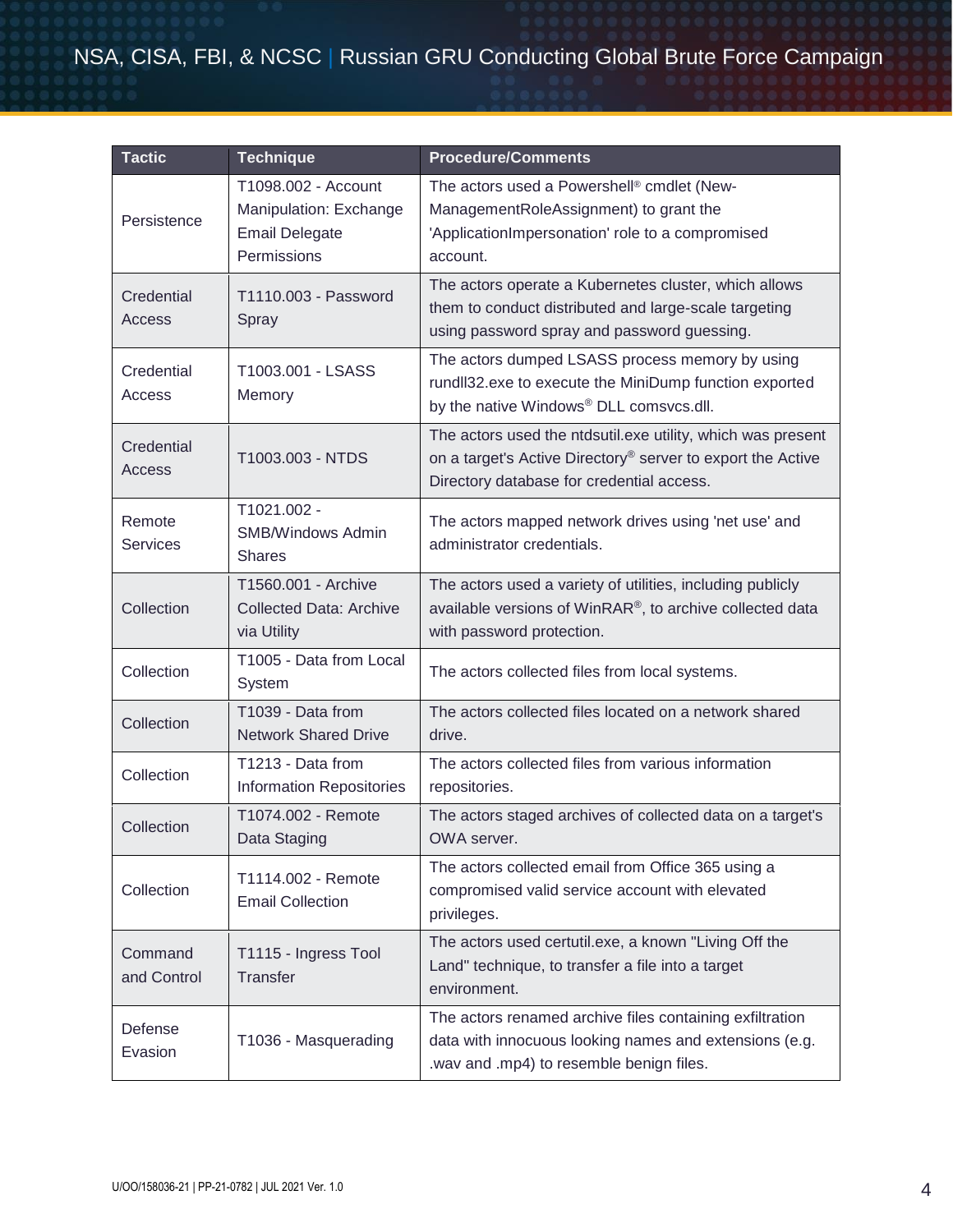| <b>Tactic</b>      | <b>Technique</b>                                                            | <b>Procedure/Comments</b>                                                                                                                                                      |
|--------------------|-----------------------------------------------------------------------------|--------------------------------------------------------------------------------------------------------------------------------------------------------------------------------|
| Defense<br>Evasion | T1036.003 -<br>Masquerading: Rename<br><b>System Utilities</b>              | The actors renamed the WinRAR utility to avoid detection.                                                                                                                      |
| Defense<br>Evasion | T1036.005 - Match<br>Legitimate Name or<br>Location                         | The actors named one instance of their web shell<br>'outlookconfiguration.aspx' likely for the purpose of<br>appearing to be a legitimate webpage on a targeted OWA<br>server. |
| Exfiltration       | T1048.002 - Exfiltration<br>Over Asymmetric<br>Encrypted Non-C2<br>Protocol | The actors downloaded archives of collected data<br>previously staged on a target's OWA server via HTTPS.                                                                      |
| Exfiltration       | T1030 - Data Transfer<br><b>Size Limits</b>                                 | The actors split some archived exfiltration files into chunks<br>smaller than 1MB.                                                                                             |

# **Detection and mitigation**

In an attempt to obfuscate its true origin and to provide a degree of anonymity, the Kubernetes cluster normally routes brute force authentication attempts through TOR and commercial VPN services, including CactusVPN, IPVanish® , NordVPN® , ProtonVPN<sup>®</sup>, Surfshark<sup>®</sup>, and WorldVPN. Authentication attempts that did not use TOR or a VPN service were also occasionally delivered directly to targets from nodes in the Kubernetes cluster.

The scalable nature of the password spray capability means that specific indicators of compromise (IOC) can be easily altered to bypass IOC-based mitigation. In addition to blocking activity associated with the specific indicators listed in this Cybersecurity Advisory, organizations should consider denying all inbound activity from known TOR nodes and other public VPN services to exchange servers or portals where such access is not associated with typical use.

### *IP addresses*

Although the exact makeup of the Kubernetes cluster may change over time, a number of nodes have been identified as responsible for sending and routing the brute force authentication attempts. At some point between November 2020 and March 2021, the following IP addresses were identified as corresponding to nodes in the Kubernetes cluster: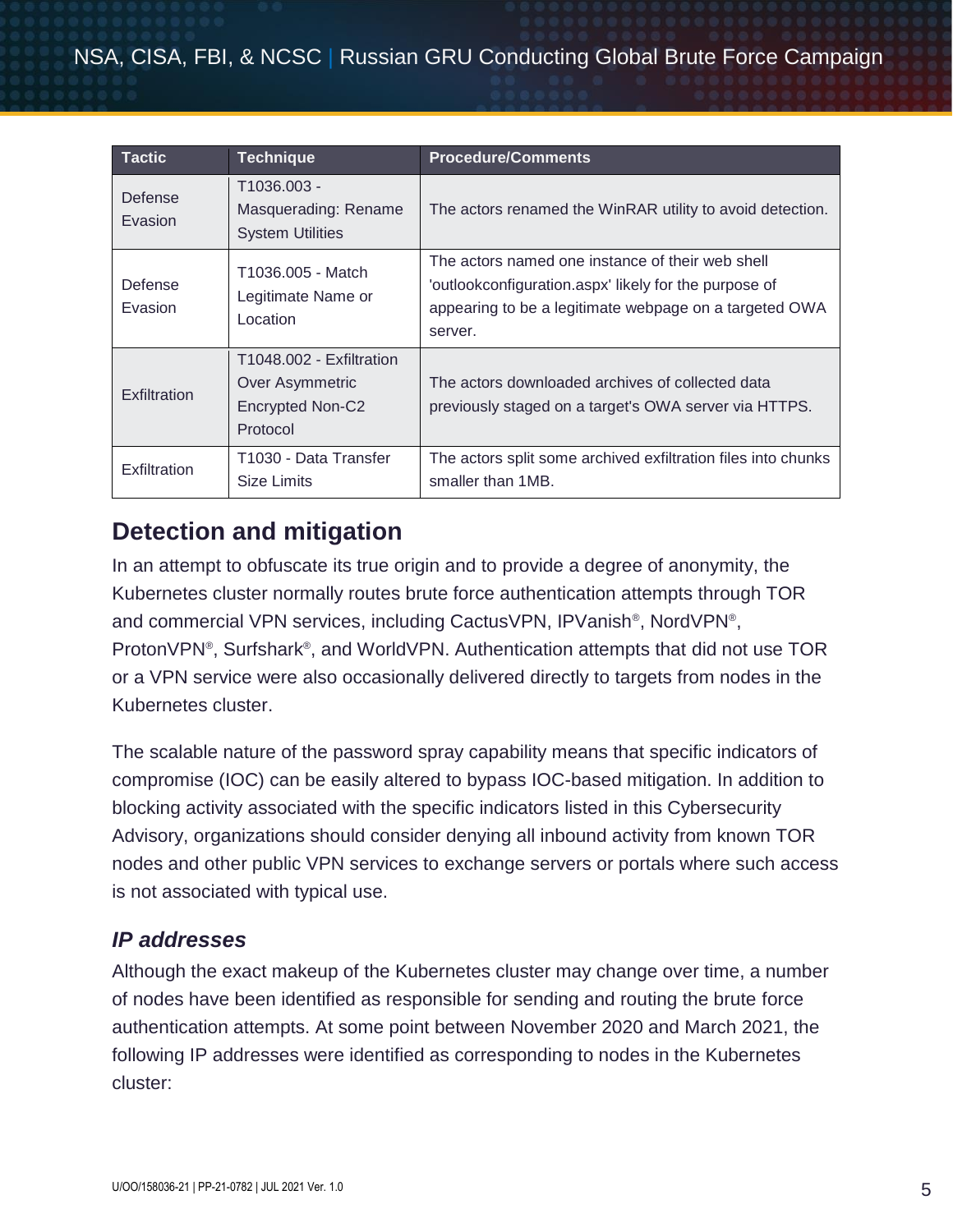- $\bullet$  158.58.173[.]40
- $\bullet$  185.141.63[.]47
- 185.233.185[.]21
- 188.214.30[.]76
- 195.154.250[.]89
- 93.115.28[.]161
- 95.141.36[.]180
- 77.83.247[.]81
- 192.145.125[.]42
- 193.29.187[.]60

### *User agents*

In cases where HTTP was the underlying protocol used to deliver authentication requests, the actors used many different User-Agent strings, which are crafted to appear consistent with those sent by legitimate client software. Some of the User-Agent strings delivered in the authentication requests are incomplete or truncated versions of legitimate User-Agent strings, offering the following unique detection opportunities:

- 'Mozilla/5.0 (Windows NT 10.0; Win64; x64) AppleWebKit/537.36 (KHTML, like Gecko) Chrome/70.'
- 'Mozilla/5.0 (Windows NT 10.0; Win64; x64) AppleWebKit/537.36 (KHTML, like Gecko) Chrome/70.0.3538.110 Safari/537.36'
- 'Mozilla/5.0 (Windows NT 10.0; Win64; x64; rv:63.0) Gecko/20100101 Firefox/63.0'
- 'Mozilla/5.0 (Windows NT 6.1; Win64; x64) AppleWebKit/537.36 (KHTML, like Gecko) Chrome/70.0.3538.110 Safari/537.36'
- 'Mozilla/5.0 (Macintosh; Intel Mac OS X 10 14 1) AppleWebKit/605.1.15 (KHTML, like Gecko) Version/12.0.1 Safari/605.1.15'
- 'Microsoft Office/14.0 (Windows NT 6.1; Microsoft Outlook 14.0.7162; Pro'
- 'Microsoft Office/14.0 (Windows NT 6.1; Microsoft Outlook 14.0.7166; Pro)'
- 'Microsoft Office/14.0 (Windows NT 6.1; Microsoft Outlook 14.0.7143; Pro)'
- 'Microsoft Office/15.0 (Windows NT 6.1; Microsoft Outlook 15.0.4605; Pro)'

#### *Yara rule*

The following Yara rule matches the reGeorg variant web shell used by the actors. As this is a publicly available web shell, the rule does not uniquely identify 85<sup>th</sup> GTsSS malicious activity.[\[3\]](#page-7-0)

```
rule reGeorg Variant Web shell {
 strings:
 $pageLanguage = "<%@ Page Language=\"C#\""
```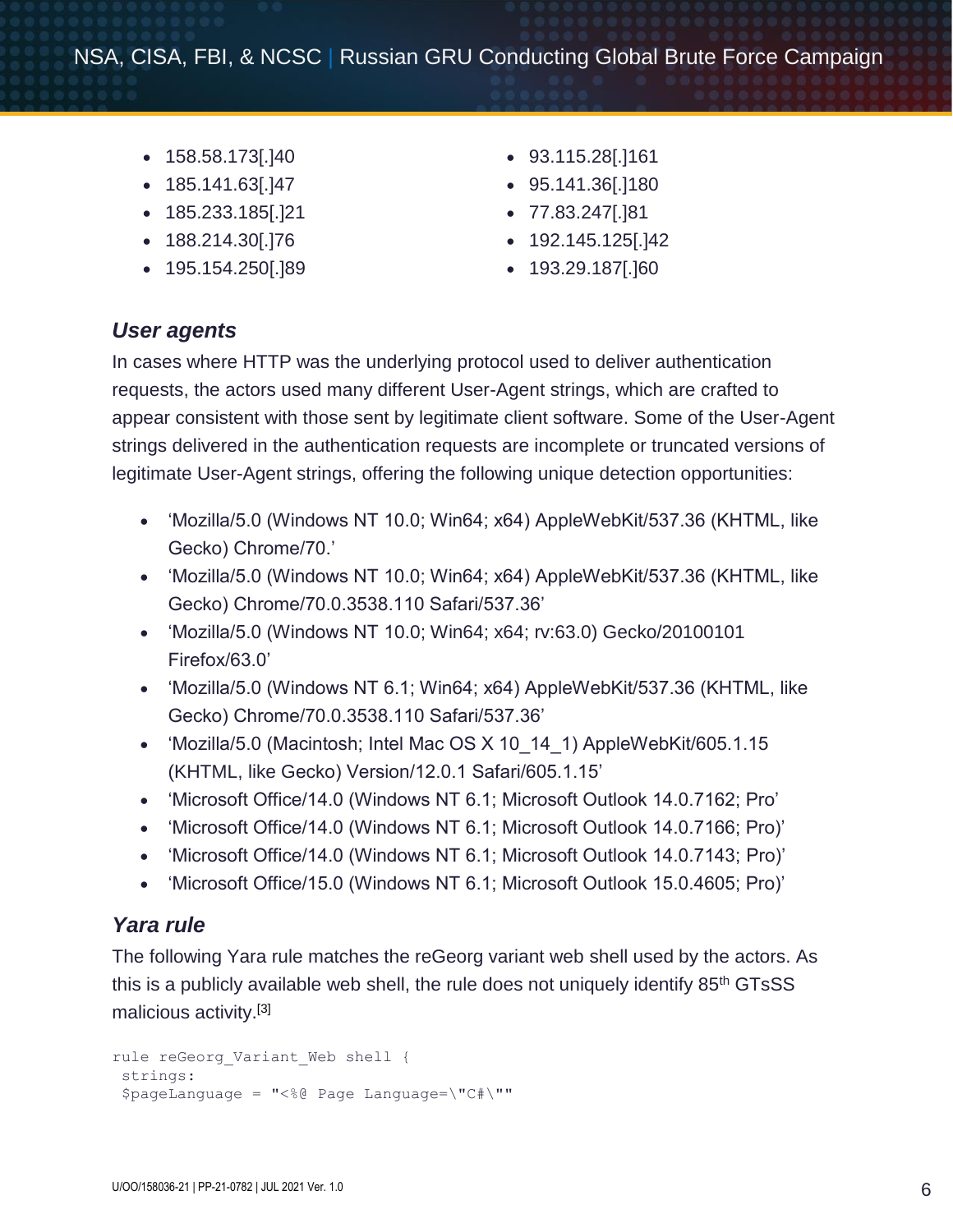```
$obfuscationFunction = "StrTr"
$target = "target_str"
$IPcomms = "System.Net.IPEndPoint"
$addHeader = "Response.AddHeader"
$socket = "Socket"
condition:
5 of them
}
```
### *General mitigations*

As with mitigations for other credential theft techniques, organizations can take the following measures to ensure strong access control:

- Use multi-factor authentication with strong factors and require regular re-authentication<sup>[\[4\]](#page-7-0)</sup>. Strong authentication factors are not guessable, so they would not be guessed during brute force attempts.
- Enable time-out and lock-out features whenever password authentication is needed. Time-out features should increase in duration with additional failed login attempts. Lock-out features should temporarily disable accounts after many consecutive failed attempts. This can force slower brute force attempts, making them infeasible.
- Some services can check passwords against common password dictionaries when users change passwords, denying many poor password choices before they are set. This makes brute-force password guessing far more difficult.
- For protocols that support human interaction, utilize captchas to hinder automated access attempts.
- Change all default credentials and disable protocols that use weak authentication (e.g., clear-text passwords, or outdated and vulnerable authentication or encryption protocols) or do not support multi-factor authentication. Always configure access controls on cloud resources carefully to ensure that only well-maintained and well-authenticated accounts have access<sup>[\[5\]](#page-7-0)</sup>.
- Employ appropriate network segmentation and restrictions to limit access and utilize additional attributes (such as device information, environment, access path) when making access decisions, with the desired state being a Zero Trust security model<sup>[\[6\]](#page-7-0)</sup>.
- Use automated tools to audit access logs for security concerns and identify anomalous access requests.